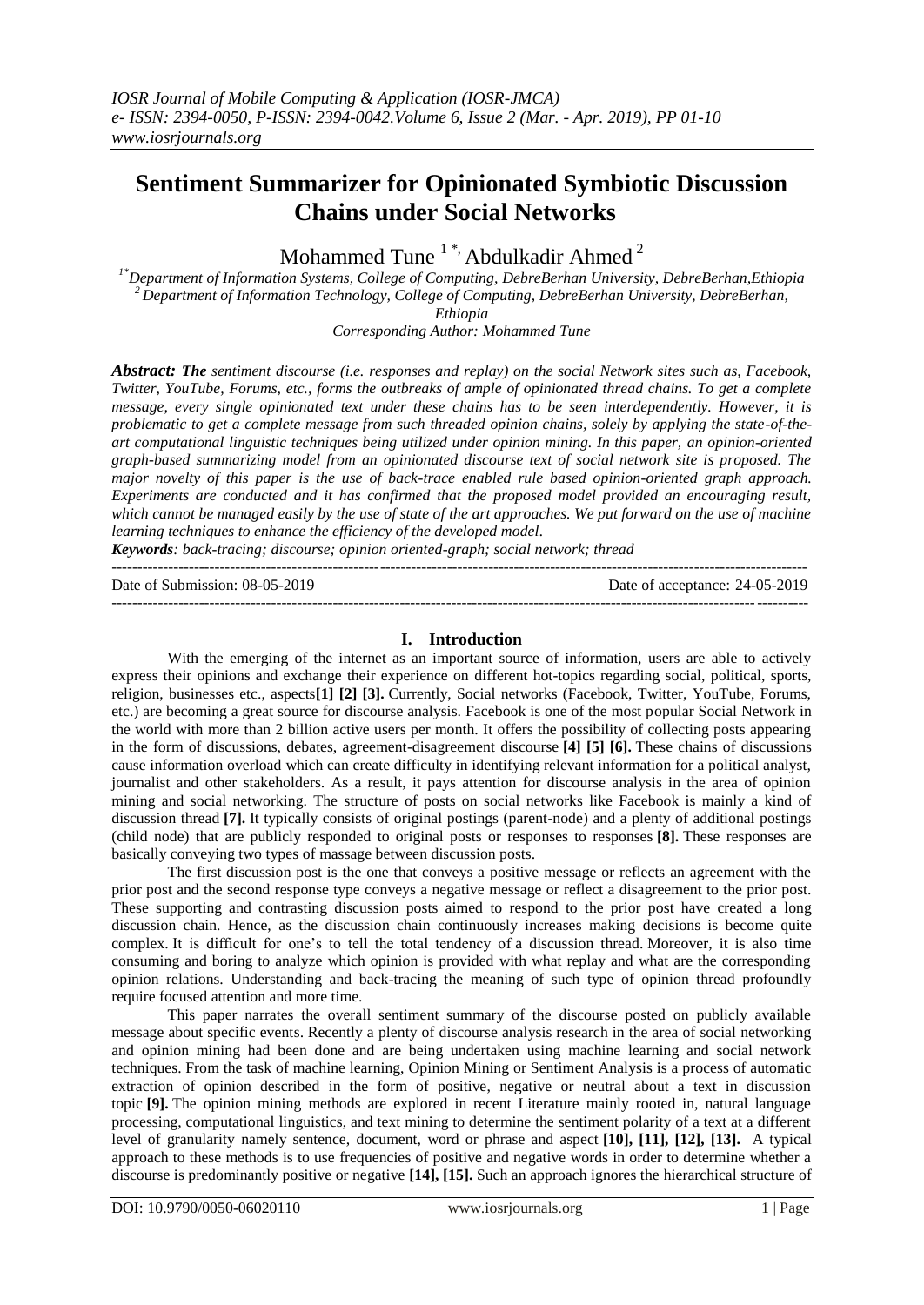discourse text, whereas this hierarchical structure of discourse posts carries valuable information that tells the inter-relationship of posts. As a result, the individual opinion polarity identified by the methods does not carry out complete topic information, out of discourse text. Yet, using knowledge obtained from this hierarchical structure of discourse text is a relatively unexplored direction of discourse sentiment.

E.g. in discourse 1 "*Ethiopia has received new prime minister*". Comment 1.1"*I am happy with him, he is the right delegate.*" reply 1.1.1. "*I don't think any change from ruling coalition*" reply 1.1.2. "*You are right"*replay 1.1.2.1 "*it is bad to say this; the candidate is from reformist element*" In this discourse: the reply on the order lists 1.1.1 And 1.1.2 have shown disagreement to the initial reply1.1; However, the opinions given in reply 1.1.2.1 shows disagreement with the previous two replies, as a result, this reply shows indirectly agreement (positive) with initial post 1. But if we consider this reply message out of discourse it shows disagreement (negative) message. Here, a sequence of a positive message followed by a negative does not necessarily show a negative message between comments and vice versa.

This problem cannot be handled with the state of the artcomputational linguistic or text mining techniques, as the method does not consider the relationships between opinions orientations from parent to the child node, rather it determines a polarity of the individual opinion post. Thus, it is better to explore a new method which determines the total sentiment relationship in a discourse discussion thread. The new method requires adequate rules offered by experts and annotated text polarity. The focus of this article is on the presentation of an opinion-based model that facilitates the discussion analysis and not on the ways to identify opinion data. Basically, the method of opinion-oriented graph analysis requires proper data structure, storage, and representation technique. It is easy to determine the overall summary of discourse sentiment from a huge amount of collected text from Facebook reviews, prior to making a decision

# **II. Related works**

We reviewed various related works from the concept of machine learning and social network techniques for opinion mining from discourse posts. For the task of machine learning approach, Opinion Mining or Sentiment Analysis from discourse text is defined as a process of extraction of sentiment described in the form of positive, negative or neutral about a particular topic or problem **[9].**As stated in **[13], [14], [15]** Sentiment analysis techniques can be roughly divided into the lexicon-based methods and machine-learning methods **[16]**. Lexicon-based methods rely on a sentiment lexicon, a collection of known and pre-compiled sentiment terms. Machine learning approaches make use of syntactic or linguistic features **[17], [18]** to find out sentiment statics of opinions sentence. In these, we believe that determining the meanings of discourses opinions are challenging for the method as the sentiments or opinion meanings are determined by back-tracing of each opinion post. That is when looking opinion message in the discourse shown in Table 1, some of the sentiments are ambiguous from the view of computational linguistic compared to the actual meaning throughout discourses. Because it does not mean that all positive opinions are given to imply only for a positive message and a negatives opinion are given to imply only for a negative message. In the works [19], [20], [21], [22], [23]determine the meanings of opinion in discourse posts using connectives, i.e. cue words and phrases [24], [25]discussed probabilistic models for identifying elementary discourse units at the clausal level and generating trees at the sentence level, using lexical and syntactic information from a discourse-annotated corpus. However, most of these discourse-based works narrow their scope to detect the sentiment polarity of a single unit. However, discourse analysis work concerned with the actual meaning of a message at the whole discourse remains unseen dimension. The intention of this work is to tide and compute more than one discourses unit (sentences, posts) relationship in order to determine the final sentiment meaning used for the decision. In another hand Most of existing Social Network opinion mining work deals with the analysis of the relationships between entities in a social network like who is friends with whom, who are experts and who post reaction text, what is the central node, etc. In Fisher et al. [26] analyze newsgroups by applying Social Network techniques and they interpret online communities by assigning roles to the members of the groups. This is done by observing how people relate to each other in a graph-based model of post-reply relations. In [27] the authors represent a newsgroup as a user-based graph and they base their analysis on the "reply-to" links between the users. The most related study withour work is the work of Stavrianou et al [8]. They propose a framework for discussion analysis by combining Social Network and Opinion Mining techniques and they study the structure of an online debate and analyze the user reactions, preferences and opinions on a certain subject, by combining user-based graph and opinion-based graph.

The main objective of the author was to enhance the user-based graph with additional opinion information. The authors also proposed a measure to analyze discussion thread mainly considering relationship resides between entities rather than opinion chain. They did not consider the relationship between message nodes resides in the threads. Moreover, they also did not consider the intra-relationship present between thread chains which are important to express the aggregate opinion polarity. Our work is the extension of the work of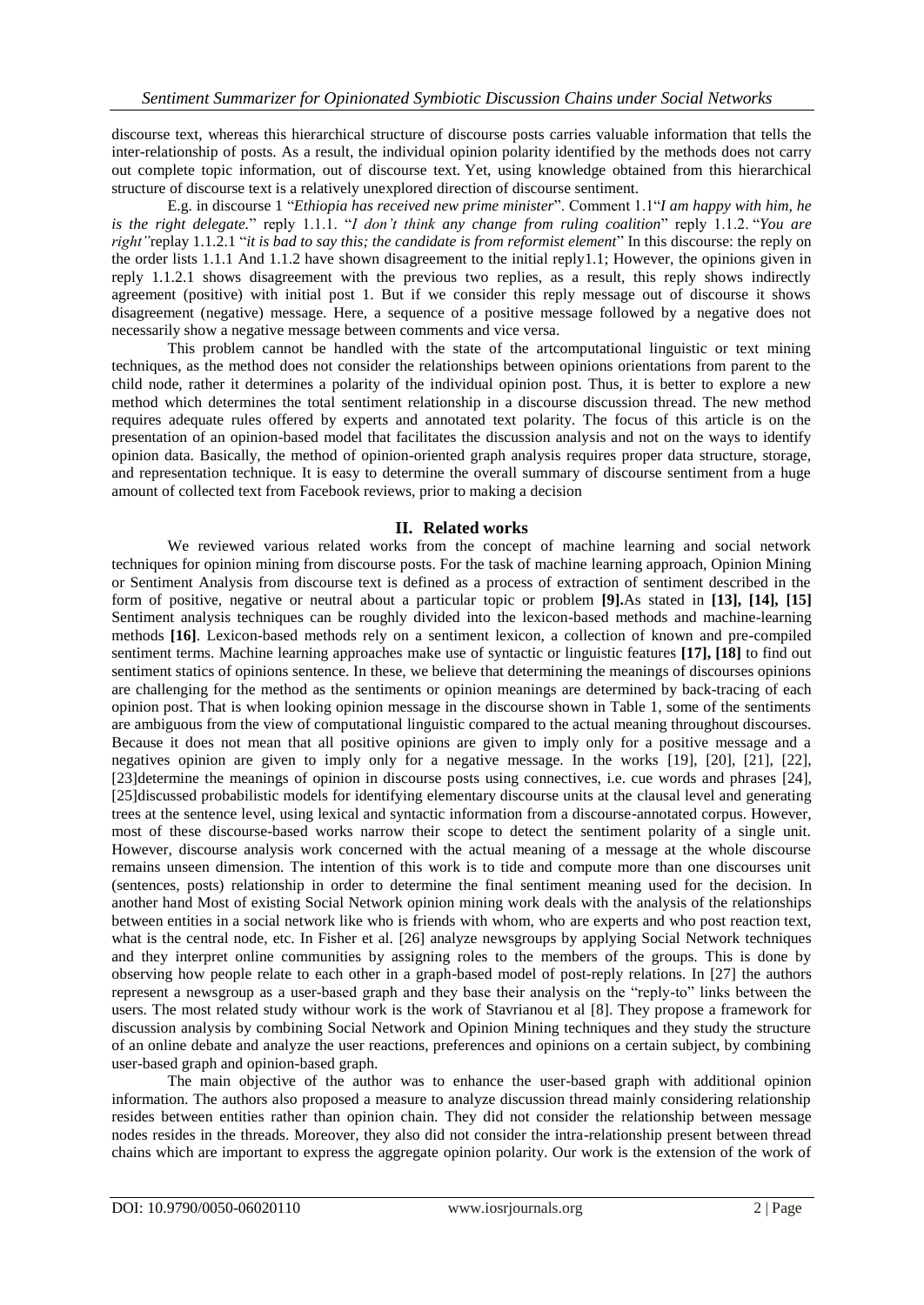author's [8] by providing more improved opinion thread measure techniques and a well-defined set of rules that can enhance a thread discussion analysis. In general, the following aspects were considered in this study:

- We include more detail data structure concepts for the data storage and representation of opinion polarities which is important in the opinion-oriented graph model.
- An attempt was made to develop a graph-based opinion summary model from opinionated discourse posts.
- We proposed a measure and rules that consider the additional variables, the relationship between message contents (opinion polarity presented between each node).
- We consider also the intra-relationship resides between thread chains that enable us to overlook the total summary of threaded opinion polarity.

# **III. Methods**

# **3.1 Dataset**

The data-sets used for the experiments were crawled from the Facebook site dated between March 27, 2018, and April 3, 2018. We crawl a total of 49 threads of discussions, containing 854 comments and 280 replies, about the Current Ethiopian politics. In order to make the annotation simple for linguistic men, the irrelevant comments were removed.

# **3.2 Proposed Architecture**

The general architecture of the model is shown in the figure. 1, the system contains different components. These components are a review of opinion data (web-crawler), linguistic annotation of opinionreviews, design opinions-based graph, opinion measure techniques, and summary of opinion thread.



**Figure 1**: Proposed architecture of Graph-based opinion summarizing model (*Source: Own)*

## *3.*3. **Structuring opinion information**

Different Facebook users can post thousands of messages; a design scheme is required to make sense of all the information exchanged on the Facebook page. The basic organizational unit of the Facebook post is the Thread of discussion. A thread is a collection of messages which address discussion topic declared in the first message called thread head [28]. In order to represent these thread chains, data structure tree node is used. This method is appropriate to show whether each message is a follow-up to the original post or to one of the replies arises from it. We used the Facebook Graph API to crawl public posts and its' associated public comments and replies. The Graph API allows us to navigate through the graph of the social network, which is organized into tree nodes. The crawled datasets are labels of text available in XML file format. The labeled XML file is converted into data structure nodes to indicate parent-child relationships. This node is directly mapped to a number list to refer to the parent of the reply (child node). The parent-child node has created a forest tree structure, for this we applied the data structure storage technique linked list, in order to summarize of threaded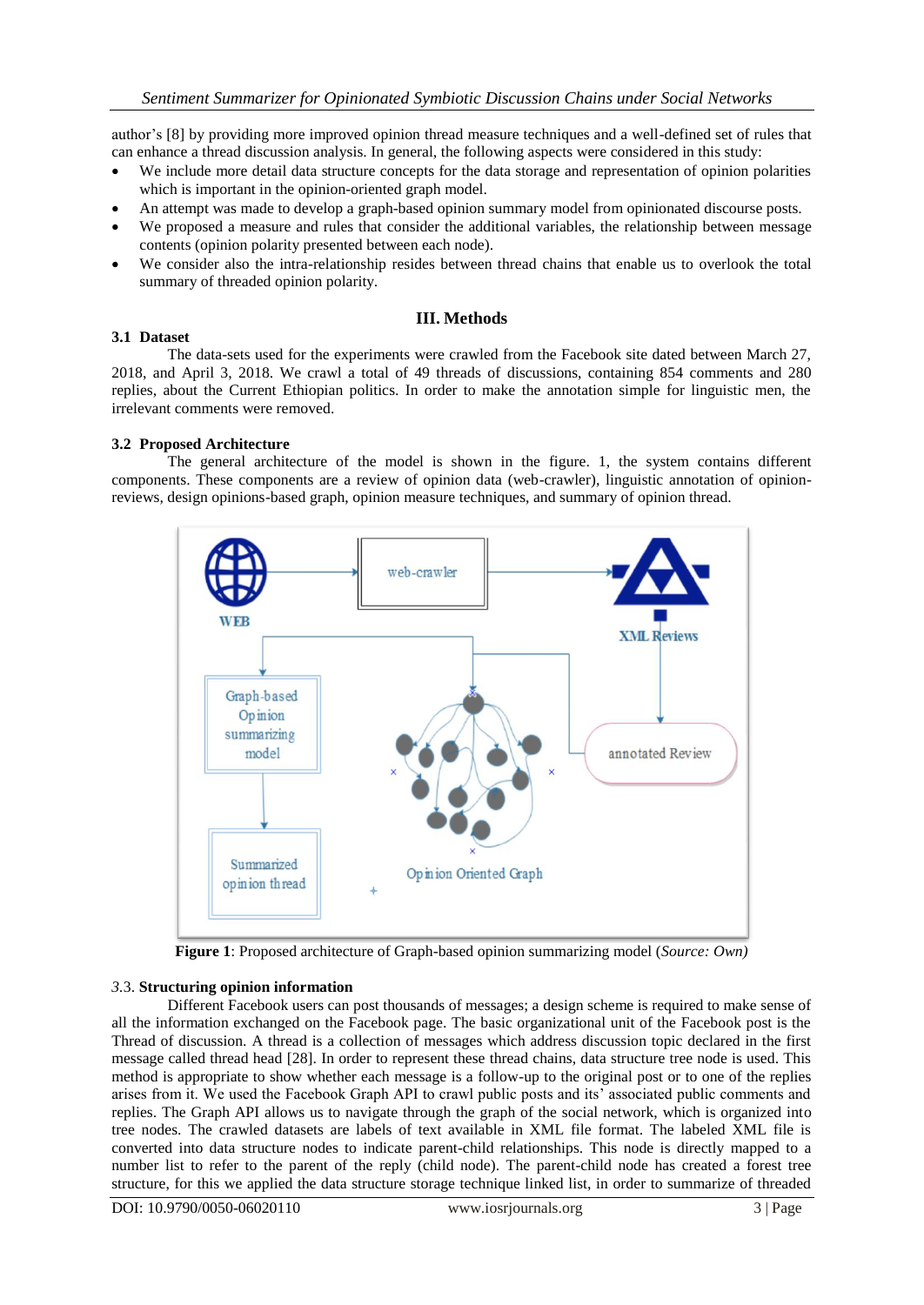opinion polarity. However, before opinion summarization by the use of graph theory (tree structure), for crawled labels of opinion text, a very basic preprocessing phase has been applied to the corpus before linguistic annotation. The ambiguous text expressed in idioms, slang, Misspellings, Laughter, neutral opinions are ignored and only the structured text of thread opinion has been given to linguistic expertise to annotate the thread texts as positive, negative and neutral. However, after annotation, we exempt neutral opinions, because, it has no any influence on decision going to be made so that it is not considered in our model as input. But the neutral opinion is seen only from an equal number of positive and negative opinions extracted in opinion chain while summarization. To illustrate this, Table.1 represents the structure of the annotated opinion thread.

| <b>Opinions</b> | <b>Nodes</b> | <b>Opinion text</b>                                              | <b>Polarity</b> |
|-----------------|--------------|------------------------------------------------------------------|-----------------|
| Post            |              | "Ethiopia gets new prime minister"?                              | Neutral         |
| Comment         | 1.1          | "I am happy with him, he is the right delegate"                  | Positive        |
| Reply           | 1.1.1        | "I don't think any change from ruling coalition"                 | Negative        |
| Reply           | 1.1.2        | "you are right"                                                  | Positive        |
| Reply           | 1.1.2.1      | "it is bad to say this; the candidate is from reformist element" | Negative        |

**Table 1:** Structure of opinion thread

To structure the corpus of opinions thread, the following three-fold hierarchical structure of Facebook discussion were considered. Post: it is the main issue about which user's posts or it is the topic/issue that requires different comments from different users to make decisions. It is clear that the suspense content of the post has been often neutral, but this post can inspire the user to create long discourse. Comment: is a reaction text written on the front page of a public Facebook page for the initial message post. Replies is a hierarchy of sub-comments written to comment about a given message post. It is a special mention from one user in response to another user's comments or replies. Opinion: is the sentiment behavior towards a previous post or parent post either as positive or negative. Another issue related to this concept such as share, like, unlike, friendship and tags are points that will be considered in our new dimension of future research work.

## **1.3. Opinion-oriented model**

Most graph-based existing works, consider users to be the vertices of the graph [8]. In this study, we suggest using polarity of message objects as the vertices. Because in Data structure, vertices are representing the nodes, these nodes are used to store opinion polarity. We represent this framework as "opinion-oriented graph", whose definition is as follows.

*Definition 1:* Opinion-oriented graph (*OOG*) is a graph  $G = (T_n; R_n)$  in which  $T_n$  indicates an initial node and a set of  $T_n$  reply node. The thread node  $T_{ni}$  represents a "message object" or thread head and its weight values are (0). Each reply  $R_{nij} = (r_{ni}, r_{nj})$  points out direction from  $r_{ni}$  tor<sub>nj</sub>, and it is weighted by a value that represents the opinion polarities expressed in the message objectr<sub>ni</sub> as a reply to what it has been posted in the message object $r_{nj}$ .

The weight is a function w:  $(R \rightarrow Z)$  and it takes negative values when the opinion polarity is negative (-1), and a positive (1) value when a positive opinion is expressed. An opinion-oriented graph consists of opinion orientation, which allows us to define measures in order to extract useful information from such graphs. In this study, we discuss three basic measures at; thread level, at thread chains, and at the node level.

A Message Object  $T_n \in N$  may be replied during the discussion chain. These posts may contain the opinions of the respondent expressed as positive or negative. Opinion measure per node is determined by the level of opinion chain. This level is defined from  $(L_1 \rightarrow L_n)$  which implies the flow of opinion polarity from root to leaf node. Level one $(L_1)$ Opinions are a direct post for root node (discussion point). It does not have an opinion chain. It is measure is straightforward it can be solved by the means of computational linguistics. But the replies posted starting from level tow or second node of opinion chains to  $L_n$  level node is indirect opinion posted about discussion point. Measure it is done only for nodes, the relation is going to be determined at chin level. These level opinions measures identify individual opinion polarity; it is objective to determine only sentiment polarities of the nodes.

## **1.3.1. Opinion Relations measures between chains**

The second opinion measure task is done the through sway of opinion chain. The objective of this measure is to determine the sentiment relations throughout discussion chains. This measure is identified starting from level two  $(L_1 - L_n)$ . A discussion chain  $G_{C} = (N_C; R_C)$ ,  $R_C \in E_C$  in the graph G is a path whose starting node is a root and ending node is a leaf. In this we defined the opinion received by a message object  $N_{x}$ , from the root node to the leaf node as:

 $Reply: (N_X,r) = r_1 * r_2 \dots r_i$ , where,  $r_i \in R_C$  and  $R_C \in E_C$ 

(1)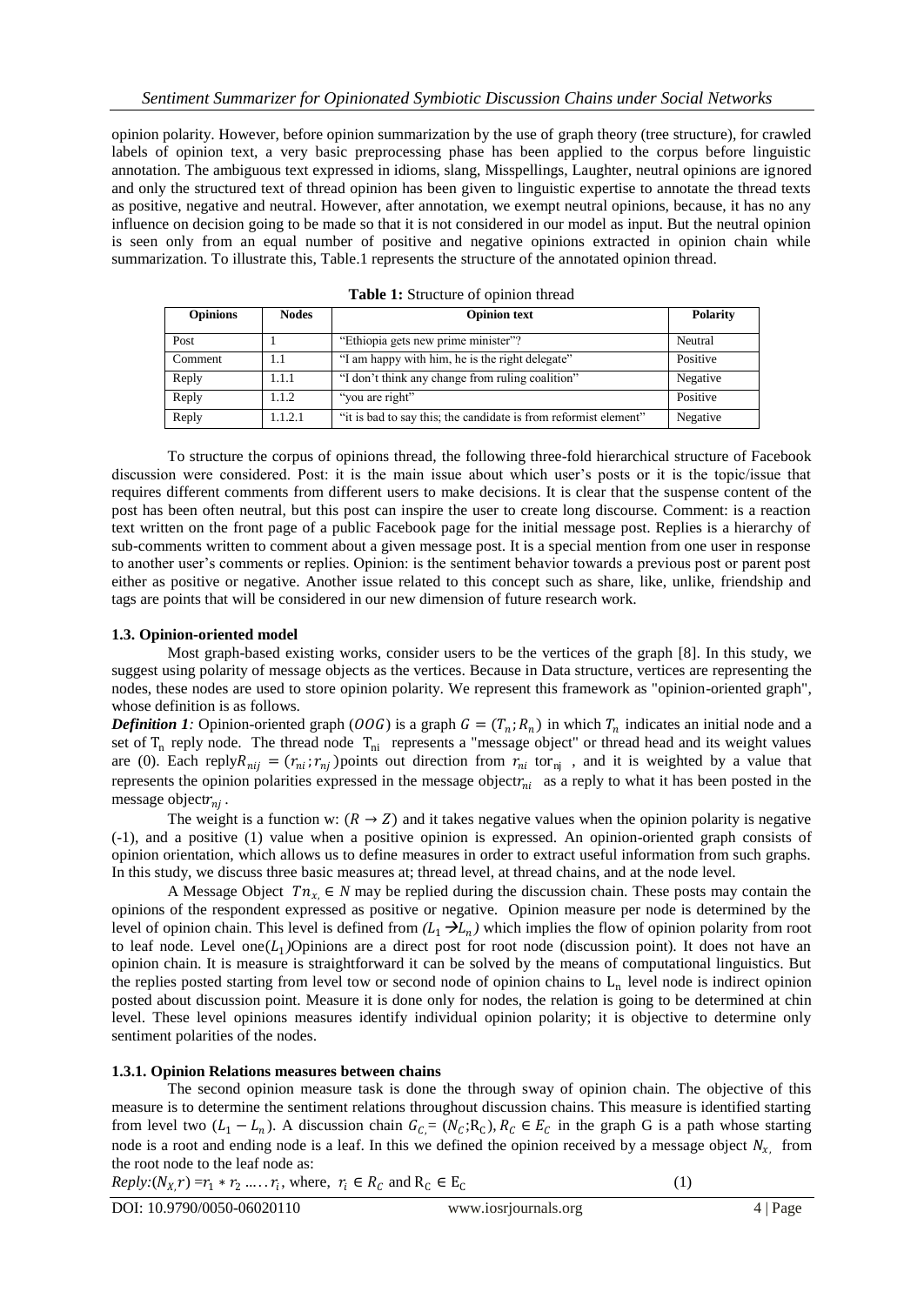In general, to determine the final summary of opinion chain computed from these relations, we identified the following Rules. Consider from figure 2.



**Figure 2:** opinion-oriented graph (source own).

**Rule 1**: if all reply in the opinion chain is positive, the product of reply in a sequence of opinions chain will give positive opinion summary (+). It points out an agreement between the reply's node regarding a discussion topic. E.g.: from the above opinion thread, opinion chain  $\{rep_{[1,2]}, rep_{[1,2,1]}, rep_{[1,2,1,1]} \}$  indicates positive reply, which means there is no disagreement between each reply post throughout the chain.

**Rule 2:** if the number of replies in the opinion chain is odd and their annotated polarity is negative the product of reply will be negative.

For all Replies 
$$
R_{i=-ve}
$$
, the,  $\prod_{i=1}^{n} R_i = \begin{cases} -vefornisoddnode \\ +vefornisevennode \end{cases}$  (2)

From Thread above the opinion chain { $rep_{[1,3]}$ ,  $rep_{[1,3,2]}$  and  $rep_{[1,3,2,1]}$ } are the three replies annotated as negative. But it does not mean that all reply implies negative opinion about the message object,  $rep_{[1,3]}$  is a reply for negative,  $rep_{[1,3,2]}$  is a reply for positive, it indirectly supports the message object,  $rep_{[1,3,2,1]}$  is a reply for negatives. It indirectly antagonized the message object. In general, the number of reply message that indicates the negative idea about the topic is greater than that of a positive one. The product between these opinions also gives a negative result. Therefore, the assumption made by this Rule will provide a negative conclusion.

**Rule 3:** If the first reply is negative and the remaining reply in the chain is annotated as positive, the product of all replies throughout the chain will be negative.

Example: in the opinion chain { $rep_{[1.3]}$ ,  $rep_{[1.3.1]}$ ,  $rep_{[1.3.1.1]}$  and  $rep_{[1.3.1.1.1]}$ }. The first replyrep $_{[1.3]}$ , is posted as having a negative opinion to the root node. The remaining replies are annotated as positive opinion, which implies that they are the supporters of the first reply. Hence, they convey indirectly negative message to the root message. Thus, the product throughout the opinion chain in this assumption will give negative result so this assumption is convenient in deciding the final conclusion as negative.

**Rule 4:** if the number of replies in the opinion chain is even and their annotation polarity is negative the product of all reply throughout the chain will be positive.

Example: The opinion chain { $rep_{[1,3]}$ ,rep<sub>[1.3.2]</sub>, rep<sub>[1.3.2.2]</sub>and rep  $_{[1,32.2.1]}$ } are the four replies annotated as negative. In this even though they annotate as negative the opinion idea they express is different. Here the rep<sub>[1,3]</sub>and rep<sub>[1,3,2,2]</sub> are show negative idea about the root message but therep<sub>[1,3,2]</sub> and rep<sub>[1,32,2,1]</sub> show positive idea. In this rua le, the product of all replies throughout the chain will give positive conclusion but the numbers of replies that convey positive and negative opinion are the same so it is inconvenient to take it as a positive conclusion. Due to this rule and other combinations of opinion chains the opinion measurement techniques is improved from the product to the average sum of the product. In this new measure the final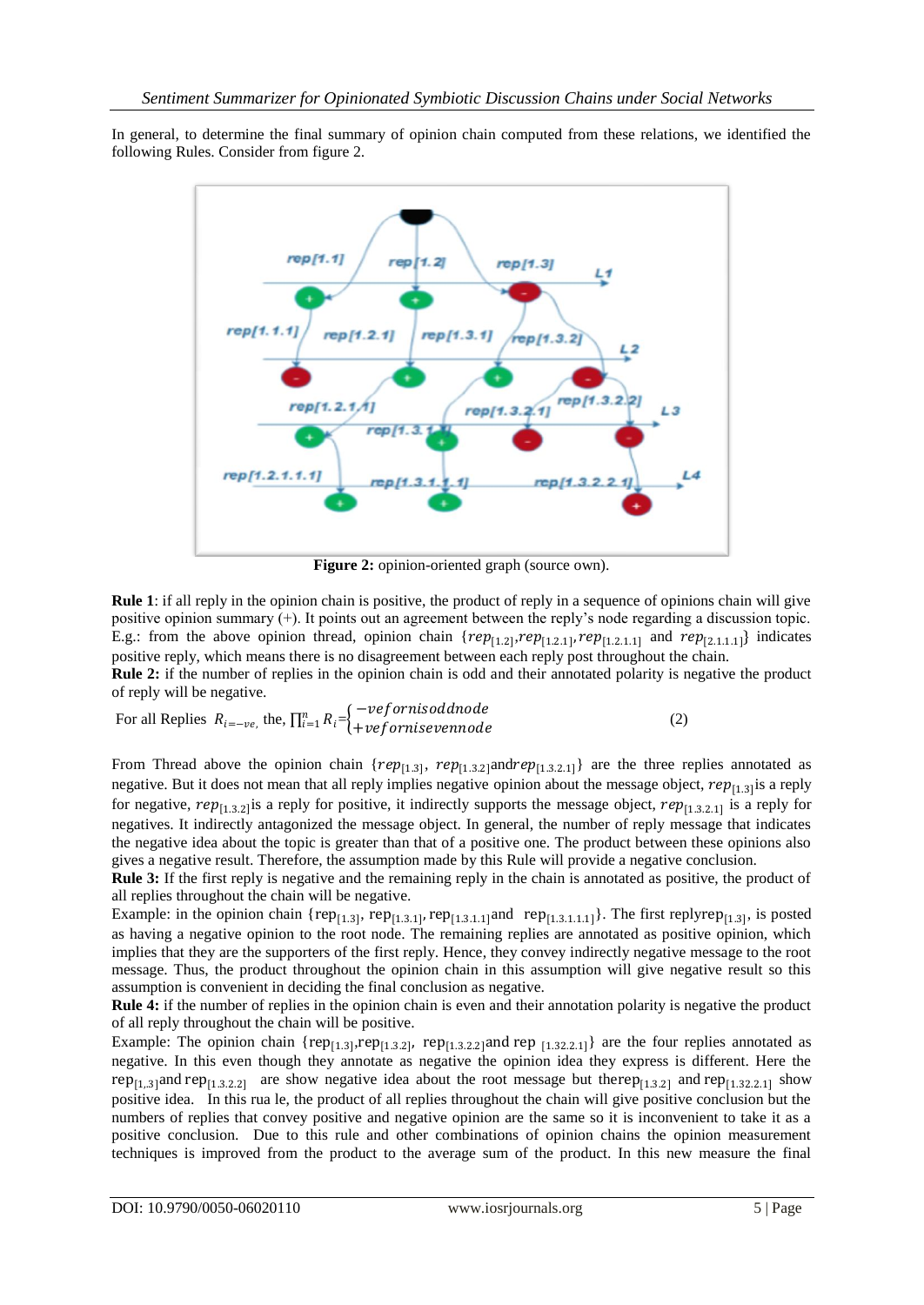conclusion of Rule 4: is taken as a neutral reply. For this, we defined a new model that measures the average opinion received by a message object  $v_{x}$ , from the root node to the leaf node as:

$$
AvgMsgOption(N_{x}) = \frac{\sum_{i=1}^{n} (N_{x,(T}R_{i})}{n}
$$
 (3)

Where  $(\pi R_{i})$  indicates the Reply of the node  $N_x$ , and it shows the products of replies across a series of opinion chain from first reply-to last reply (leaf node), n is the total number of replies travels from the root node to leaf ntheode. The average Message opinion towards a message object is an indication of the polarity of the discussion chain toward the specific post.

$$
AvgMsgOption(N_{x,}) = \begin{cases} -1 \text{ if AvgMsgOption} < 0\\ 0 \text{ ifAvgMsgOption} = 0\\ 1 \text{ if AvgMsgOption} > 0 \end{cases}
$$

For instance, in the opinion-oriented graph of Figure2, we can observe that the thread has 5 opinion chains. The average message opinion and its polarities are shown in Table 2

| Message no | Chain no | AvgMsgOpinion | Polarities |
|------------|----------|---------------|------------|
|            |          |               |            |
|            |          |               |            |
|            |          |               |            |
|            |          |               |            |
|            |          |               |            |

**Table 3:** AvgMsgOpinion short discussion

#### **1.3.2. Opinion measure at the thread level**

The last opinion measure in the model is the measure of the whole discussion chain. It involves a measure at the thread level. Here as the number of discussion threads, discussion chains, and replay-posts with mixed opinion polarities increases; determining the most interesting opinion information in the opinion-based graph has become quite complex. To simplify this complexity some global analysis is important. This measure is used to identify interesting opinion information at the whole. This opinion information is measured by a disorder of opinion polarity or entropy  $\text{H}n_{x}$  and it defines the amount of opinion information held by a node  $n_x \in N$  (that has been replied to), as:

$$
H(n_{x}) = -\sum_{i=-1,1}^{n} \left( \frac{\text{AvgMsgOpinion}(n_{x,i})}{\left| \text{replay}(n_x) \right|} \log \frac{\text{AvgMsgOpinion}(n_{x,i})}{\left| \text{replay}(n_x) \right|} \right) \tag{4}
$$

The opinion information is an indication of the replies of opinions received by a node. If, for instance, a node has received reply posts that are all of the same opinion polarity, then the entropy will be 0. This information is implying that: there is common opinion regarding the message object or post expressed under particular thread.Applying the model to bigger discussions with hundreds of Reply-posts is important. The table below depicts the real statics of sample data set collected fromtopic concerning Ethiopian politics. From this, the Entropy  $(H(n_x))$  is computed to know the most popular messages of the discussion at a global level or for the entire discussion. Consider Table 4.

**Table 4:** sample statics of the data set and its entropy measure

| <b>Message post</b>                   | Reply-         | Opinion        | <b>AvgMsgOpinion</b> |                    |                | <b>Entropy</b> |
|---------------------------------------|----------------|----------------|----------------------|--------------------|----------------|----------------|
|                                       | posts          | <b>Chains</b>  | $^{(+)}$             | $(\textnormal{-})$ | (0)            | $H(n_{x})$     |
| $M$ sgPost <sub>[1]</sub>             | 8              | 8              | 6                    | $\overline{c}$     | $\overline{0}$ | 0.244          |
| $\overline{M}$ sgPost <sub>[2]</sub>  | 9              | 5              | $\overline{4}$       |                    | $\overline{0}$ | 0.217          |
| $\overline{M}$ sgPost <sub>[3]</sub>  | 32             | 28             | 18                   | 8                  | $\overline{c}$ | 0.278          |
| $MsgPost_{[4]}$                       | 29             | 24             | 18                   | 5                  |                | 0.235          |
| $MsgPost_{[5]}$                       | 10             | 9              | $\overline{c}$       | 7                  | $\Omega$       | 0.230          |
| $MsgPost_{[6]}$                       | 13             | 12             | 8                    | 3                  | 1              | 0.267          |
| $MsgPost_{[7]}$                       | 22             | 17             | 9                    | $\overline{c}$     | 6              | 0.255          |
| $MsgPost_{[8]}$                       | 35             | 34             | 29                   | 5                  | $\Omega$       | 0.181          |
| $MsgPost_{[9]}$                       | 16             | 14             | 8                    | 6                  | $\Omega$       | 0.296          |
| $\overline{M}$ sgPost <sub>[10]</sub> | 8              | 6              | 6                    | $\Omega$           | $\Omega$       | $\theta$       |
| $\overline{MsgPost}_{[11]}$           | 24             | 23             | 23                   | $\Omega$           | $\Omega$       | $\Omega$       |
| $MsgPost_{[12]}$                      | 2              | $\mathfrak{2}$ | 1                    |                    | $\overline{0}$ | 0.301          |
| $MsgPost_{[13]}$                      | $\overline{2}$ |                | $\theta$             | 1                  | $\Omega$       | $\Omega$       |
| $\overline{MsgPost}_{[14]}$           | $\overline{4}$ | $\overline{4}$ | 3                    |                    | $\mathbf{0}$   | 0.244          |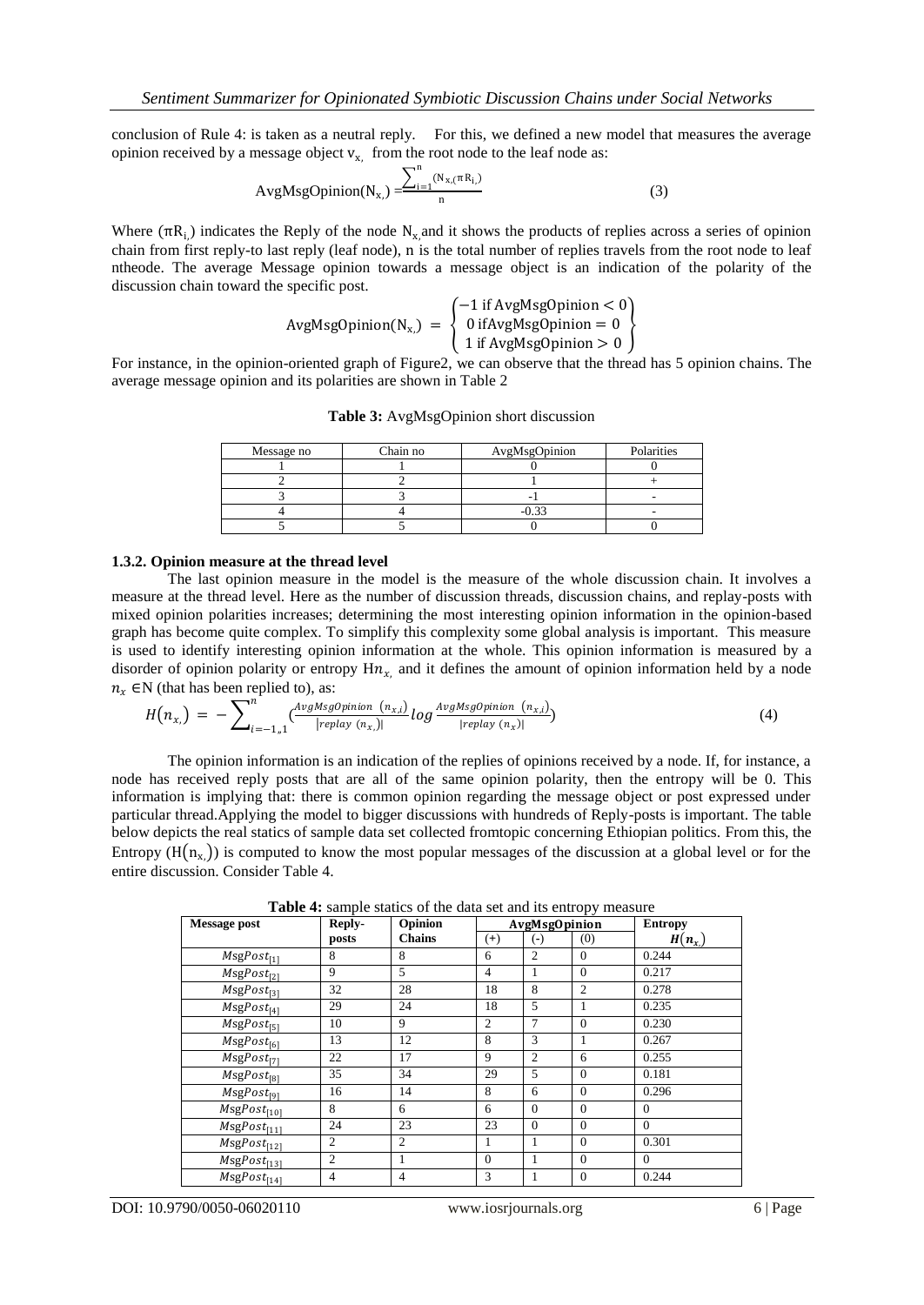| $\sim$<br>.<br>.<br>. .<br>ر 1 | -66 | 4U                       | ∠⊥                                     | <b>I</b> J |    | $\sim$ $\sim$<br>U.SUO |
|--------------------------------|-----|--------------------------|----------------------------------------|------------|----|------------------------|
| --<br>Total                    | 280 | $\Delta \Delta F$<br>441 | $-$<br>120<br>$\overline{\phantom{a}}$ | $-$        | 14 | ------------           |

The summary result shows that from 280 comments156 were summarized as positive, 57 as negative and, 14 as neutral, where 69% were "positive" 25% were "negative" and 6% were neutral. Here the neutral is computed from the occurrence of an equal number of positive and negative opinions. Here we can observe that about 19% of opinions are summarized between the three classes, it reduces the complexity of opinion chains into a minimum manageable level. The model summarizes more as opinion chain increased or become more complex. We also noticed that the  $MsgPost_{[15]}$  is the most popular message post; having 40 replies of which 21 were positive, 15 were negative. We notice that the  $MsgPost_{1151}$ has the highest entropy of all, Indeed, this is the message post that has received replies with the highest variety of opinions. We also notice that the average opinion of all messages is positive which indicates the general tendency of discussion. In contrast to this we realize that the MsgPost<sub>[8]</sub> is the least popular one having 34 replies of which 29 were positive, 5 was negative. We notice that the  $MsgPost_{[8]}$ has the least entropy of all. Here this is the message that has received a plenty of positive replies that shows the general tendency of the discussion as positive. In general, we conclude that the measure of entropies in the above result resides between 0 and 1. Hence,0 Entropy indicates all of the opinion posts are from the same polarity either positive or negative. This shows that the opinion of the discussion thread is not debating issue. However, thethemaximum entropy 1 indicates that the balance number of opinion polarities, this measure indicates that the issue under discussion is a hot topic or debating point. It is very important for the decision maker to give more emphasis on the issue. In this analysis, we considered only two polarities of opinions, positive and negative for calculating entropy measure because the neutral opinions are not important for this measure as it is already used for the equal number of positive and negative polarity in the model. In general, the average entropy of the above message objects is below 0.5, it indicates that the opinions are more of the same type, which is more of a positive opinion. As we observe in the above table, the entropy measures of the opinion posted for the political domain indicates users are posted more of positive opinion about the given topic.

## **1.4. Proposed Algorithm**

Given annotated opinion thread, the proposed graph-based opinion mining mode operates in three steps. First, it reads the polarity of annotated opinion thread from the text file. Then create a tree structure that contains parent-child relationships. Then -Insert the polarity of a text into a created tree structure for the opinion thread. Next opinions measure is applied to the automatically created opinion-oriented graph. This is done in two ways. First is done at discussion chain and the second is the measure at the whole thread. Finally, all the polarity of annotated opinion thread is summarized into predefined categories: positive (+), negative (-) or neutral. The following algorithm is the high-level view of algorithms which describe, how tree structures are created, how opinion polarities are stored and how sentiment polarity values are summarized into its pre-defined class.

## **Algorithm: Back Tracing Algorithm (Source: own)**

- **1.** *for every annotated opinion discourse Thread D<sub>T</sub>***<br>2. <b>***for every opinion polarity O<sub>p</sub> of discourse thread*
- 2. *for every opinion polarity O<sub>P</sub> of discourse thread*  $\mathbf{O}_p$ <br>3. *Read Its O<sub>p</sub> of*  $\mathbf{D}_r$
- 3. **Read Its O<sub>p</sub> of**  $D_T$ <br>4. If the O<sub>p</sub> of a text
- *4. If the O<sub>P</sub> of a text is found in*  $D_T$ <br>*4.1 create parent node* $p_n$
- **4.1** *create parent node* $p_n$ <br>**4.2** *If*  $p_n$  *has a child node*
- **4.2** *If*  $p_n$  has a child node  $C_n$ <br>**4.3** *Create a child node*  $C_n$
- *4.3 Create a child node*
- 4.4 *Read its O<sub>p</sub> then*<br>4.4.1 *Insert O<sub>p</sub> to C<sub>n</sub>*
- **4.4.1 Insert O<sub>p</sub> to**  $C_n$ <br>**4.5** *Repeat from ste*
- **4.5** *Repeat from step 4.3 to create new*  $C_n$  **<b>4.6** *if new*  $C_n$  *is created*
- **4.6** *if new*  $C_n$  *is created*<br>**4.6.1** *then Insert*  $O_p$  *to ne*
- **4.6.1** *then Insert*  $O_P$  *to new*  $C_n$ <br>**4.7** *If the*  $C_n$  *is leaf node*
- 4.7 If the  $C_n$  *is leaf node*<br>4.7.1 Computes the AvgM
- **4.7.1** *Computes the AvgMsg*  $O_p$ <br>**4.7.2** *If AvgMsg* $O_p$  *is*  $> 0$
- *If AvgMsg*  $0_p$  *is*  $> 0$
- *4.7.2.1 Assign to class (positive)*
- 4.7.3 *IfAvgMsgO<sub>p</sub>* is <0
- *4.7.3.1 Assign O<sub>P</sub> to class(negative)*<br>**4.7.4** *IfAvgMsgO<sub>P</sub> is*=0
- $IfAvgMsgO<sub>p</sub>$  *is*=0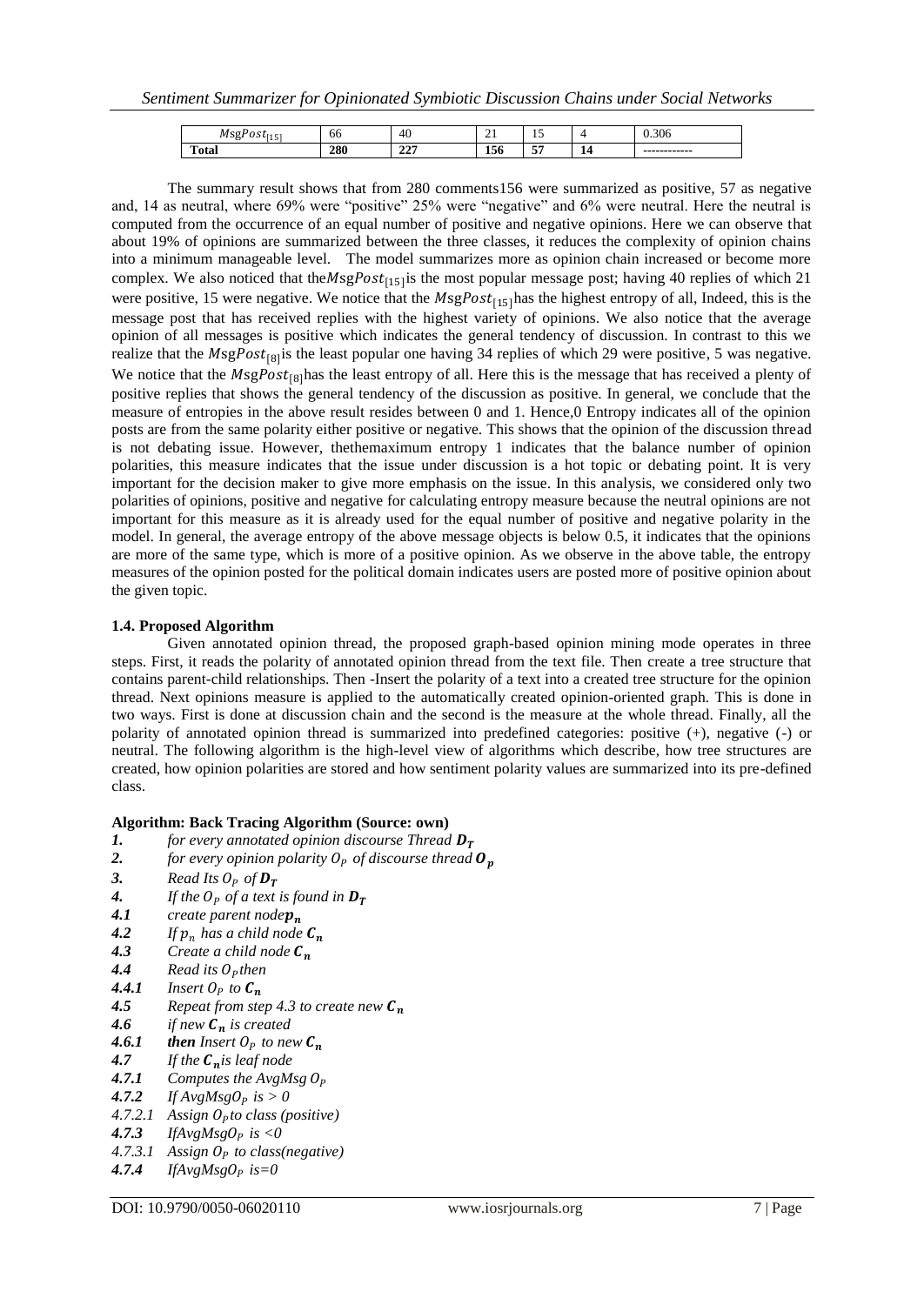*4.7.4.1 Assign AvgMsgO<sub>P</sub> to class (neutral)*<br>**4.8** *else repeat from repeat step 4.3* 

*4.8 else repeat from repeat step 4.3*

*4.9. End*

Finally, the concept in the above algorithm implements and summarizes the threaded opinion reviews as depicted in Figure 3.

| <b>THREAD1</b>    |  |
|-------------------|--|
| positive: 6       |  |
| negative: 2       |  |
| nutral: 0         |  |
| entropy: 0.244219 |  |
|                   |  |
| <b>THREAD2</b>    |  |
| positive: 4       |  |
| negative: 1       |  |
| nutral: 0         |  |
| entropy: 0.217322 |  |
|                   |  |
|                   |  |
| <b>THREAD3</b>    |  |
| positive: 18      |  |
| negative: 8       |  |
| nutral: 2         |  |
| entropy: 0.278803 |  |
|                   |  |
|                   |  |
| <b>THREAD4</b>    |  |
| positive: 18      |  |
| negative: 5       |  |
| nutral: 1         |  |
| entropy: 0.235629 |  |
|                   |  |

Figure 3: summary of opinion polarity (source own).

Here, as depicted in figure 3 the model generates the summary of replies in each opinion thread. In fact, in the absence of such a model, determining the final summary of even a single thread is not easy. Hence, the summarized opinion information can minimize the problem of information overload. This can support decision makers to identify quickly, the main interesting topic that they have to give emphasis.

# **IV. Results**

In this section, we evaluate the proposed model. Typically, the evaluation is done manually, by comparing expert's annotated results in the presence of discussion threads. The following table 5 shows that the performance evaluation is done on 15 opinions thread provided by five annotators using Cohen's Kappa: to determine the agreement disagreement between annotators.

| System              | Reviews       | Class    | Number |
|---------------------|---------------|----------|--------|
|                     | Annotator 1   | Positive | 160    |
| In discussion chain |               | Negative | 120    |
|                     | Annotator 2   | Positive | 173    |
|                     |               | Negative | 107    |
|                     | Annotator 3   | Positive | 165    |
|                     |               | Negative | 115    |
|                     | Annotator 4   | Positive | 166    |
|                     |               | Negative | 114    |
|                     | Annotator 5   | Positive | 180    |
|                     |               | Negative | 120    |
|                     | Cohen's kappa | Positive | 0.5    |
|                     |               | Negative | 0.58   |

**Table 5:** annotation of opinion by experts

The average annotation result done by all annotators from the total discussion is 60%, 40% positive and negative respectively. From the total dataset, 95% agreement is shown between the annotators. These results were also tested by using machine learning developed online available tool that has better

performance. Here, we used the known performance evaluation matrixes, precision, recall, and F-measure as depicted table 6.

Table 6: the summary of experimental result for opinionated comment from review site

| Reviews                | Confusion matrix |               |          | Performance Evaluation |           |           |
|------------------------|------------------|---------------|----------|------------------------|-----------|-----------|
|                        | $\text{Class}$   | Positive      | Negative | Precision              | Recall    | F-measure |
| Using machine learning | Positive         | 142           | 24       | 0.84                   | 0.85      | 0.84      |
| (SVM)                  | Negative         | $\sim$<br>ر ب | 67       | 0.73                   | $_{0.71}$ | 0.71      |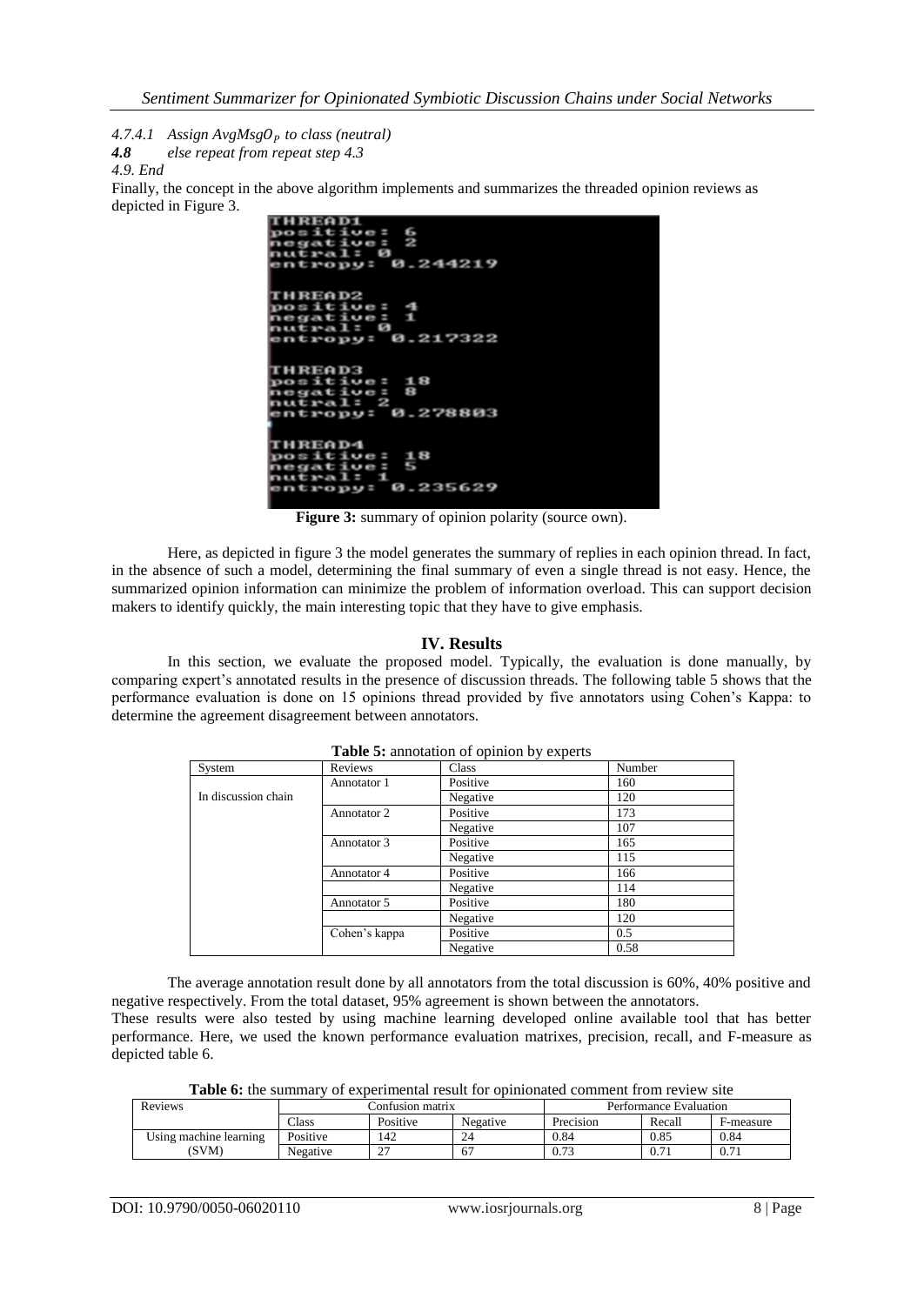## **V. Discussion**

The experiment shows that 74% accuracy when we compared these results with linguistics annotation the overall accuracy of the system is reduced result. The model shows about 67.5% of opinions are annotated as positive and 33.5% is annotated as negative. Whereas experts annotate 60% of it as positive and 40% as negative. The experimental results show that there is a thread off among positive and negative polarities compared to linguistic annotation. This is due to some of the opinions given to the initial posts are indirect or depend on previous one, the order in which these opinions text comes have an impact on the message it tends to expresses.

E.g.: if a reply text "*it is a right comment*" is followed by negative reply, it conveys negative message to the initial post, even though the sentiment polarity is positive, in another hand if a negative reply" *it is not a right comment*" is followed by negative comment it conveys positive message for the initial post, despite its' sentiment polarity which is negative. Due to such opinion text exist in positive but express negative and vice versa the total accuracy of the model is reduced. From these, we observe that the meaning of opinion and its' relationships in discussion threads are determined through back word look of the previous post. This cannot be resolved from the use of solely straightforward text mining or Computational linguistics in the absence of the hybrid graph model. The other challenge that affects the annotation result in both experiments is the use of an informal expression like proverb, pragmatics, idiomatic, slang, semantic, Misspellings, Laughter etc. as annotation result may vary from expert to expert in such ambiguous text.

## **VI. Conclusion and Recommendation**

The web has dramatically changed the way that people express their views and opinions. One can now post reviews of the event at social Network sites and express their view on almost everything on tweeter, Facebook, forums, and blogs etc. on current hot topics like politics and sport, knowing what other people think is a determinant factor in decision making. In politics Journalist, politician and analysist can find out the opinions of people, and political parties to analyze public view of government policies, elections, debates etc. Hence analyzing data from it can help in determining public view. However, it is difficult for one to make sense of all data in such domain for the required objective. As a result, automated graph-based opinion measure and summary systems are important. Thus, this article work employed the method of graph-based opinion summarizing model from the corpus of the opinion discussion thread that was selected from a different Facebook page about political discussion. The developed opinion measures model determines the sentiment orientation and generates aggregate relationships between discussion chains. Furthermore graph-based opinionoriented model presents measure that cannot be solved by the use of computational linguistics from threaded opinions. And the model summarizes more, for a more complex opinion chain which is difficult to decide the final decision than simple opinion chain. The evaluation of the model shows that graph-based opinion summarizing model works hundred percent for any annotated opinion text done either by text mining or linguistic men. However, improving the annotation result prior to graph-based summary need further study due to the complexity of social network text.We put forward on the use of machine learning techniques to enhance the efficiency of the developed model.

## **Acknowledgements**

We would like to extend our gratitude to Debre Berhan University staff for their invaluable support and motivation they have provided us to commence the study. We would also like to express our appreciations for the study participants and data collectors.

## **References**

- [1]. A. Ahmad. "Is Twitter a useful tool for journalists?" Journal of Media Practice, vol. 11, no.2, pp. 145–155,2010
- [2]. A. Ahmad. "Whats in a tweet?" foreign correspondents use of social media. Journalism Practice, vol. 7, no. 1 pp. 33–46,2013
- [3]. M. L. Sheffer and B. Schultz. Paradigm shift or passing fad? twitter and sports journalism. International Journal of Sports Communication, vol.3, no. 4, pp. 472–484,2010
- [4]. Lucia C. Passaro, Alessandro Bondielli and Alessandro Lenci, "A Topic-Annotated Facebook Corpus for Emotion Detection and Sentiment Analysis",2015
- [5]. Márton, "Beyond Sentiment: Social Psychological Analysis of Political Facebook Comments in Hungary", 2015.
- [6]. A. Jacob, R. Sara, and M. Kathy, "Annotating Agreement and Disagreement in Threaded Discussion," Columbia University, 2005.
- [7]. Somasundaran, Swapna, N. Galileo, G. Lise, and J. Wiebe, "Opinion graphs for polarity and discourse classification," in Proceedings of the 2009 Workshop on Graph-based Methods for Natural Language Processing, 2011.
- [8]. A. Stavrianou, J. Velcin, and J.-H. Chauchat, "A combination of opinion mining and social network techniques for discussion analysis," ERIC Laboratoire, Université Lumière Lyon 2, 2012.
- [9]. M. K. Jayashri Khairnar, "Machine Learning Algorithms for Opinion Mining and Sentiment Classification," International Journal of Scientific and Research Publications, vol. 3, no.6, 2013.
- [10]. B. Liu, "Sentiment Analysis and Opinion Mining. Synthesis Lectures on Human Language Technologies," in Morgan & Claypool, 2012.
- [11]. B. Pang, L. Lee and S. Vaithyanathan, "Thumbs up? Sentiment classification using machine learning techniques", in In Proceeding of the conference on empirical methods in natural language, pp. 79-86, Philadelphia, US, 2002.